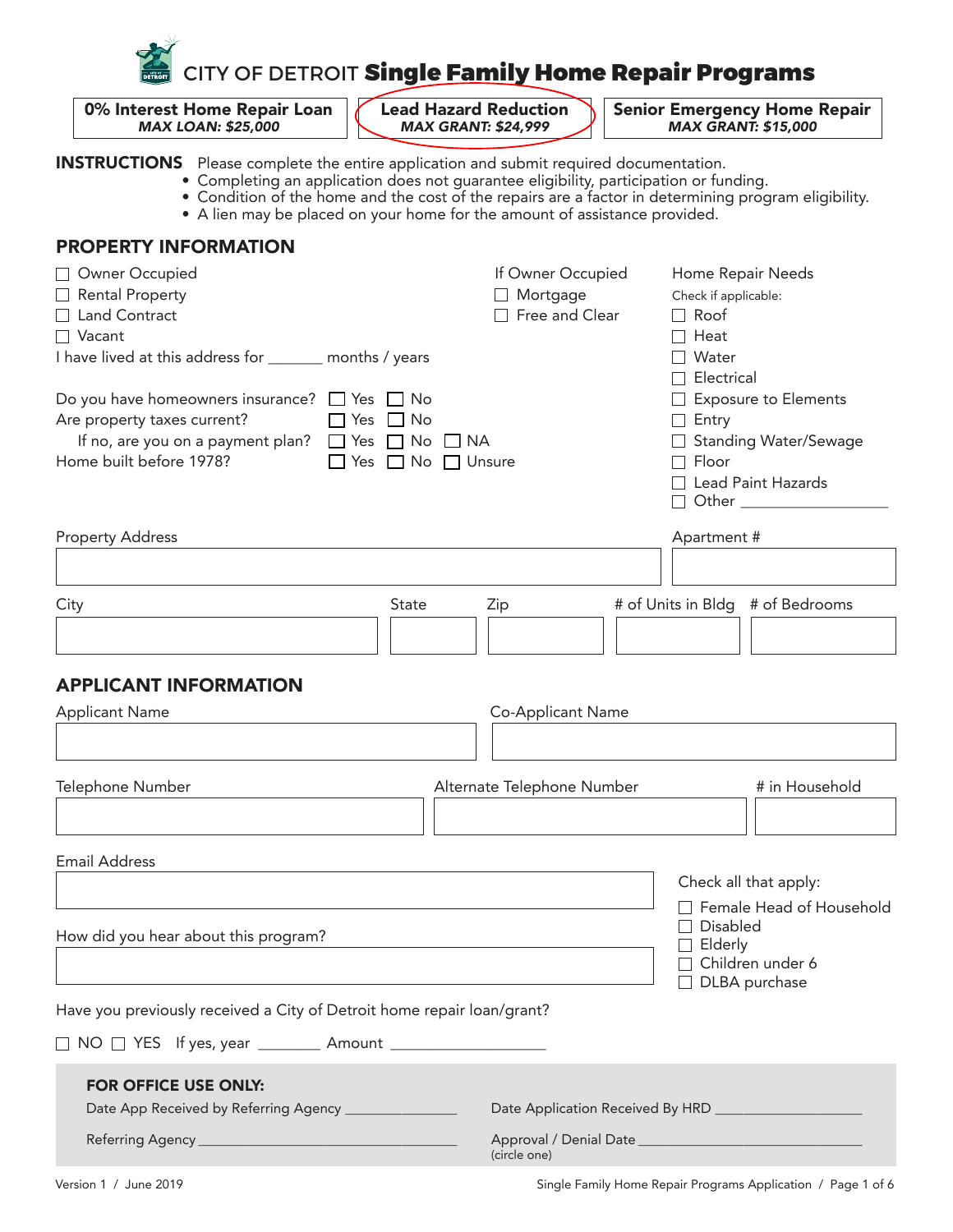

#### The following documentation MUST be included with the completed application in order to be reviewed:

- $\Box$  Photo identification for each member of the household 18 and over
	- Current driver's license, State ID card or City of Detroit ID card
- $\Box$  Must show ownership for at least six (6) months at the time of application
	- Recorded Warranty Deed, Quit Claim Deed or Land Contract (Warranty Deeds must accompany all recorded Quit Claim Deeds)
	- Death and Marriage Certificates must be provided, if applicable
	- Probate documents or Divorce Decree must be provided, if applicable

 $\Box$  Copy of current, paid property tax bill (city or county) or

- Approved payment plan with the Treasurer's Office with evidence of at least three (3) consecutive payments in accordance with the agreed upon terms of the plan
- $\Box$  Copy of current utility bill or merchant's statement (Credit card bills, delivery notices or other first class mail addressed and received within last 2 weeks)
- □ Current Mortgage Statement, if applicable
- $\Box$  Copy of current fire or hazard home insurance (must be at least equal to the amount of the grant)
- $\Box$  Birth Certificates, or quardianship papers, for each dependent residing in the house
	- Religious, hospital or physician's certificate showing date of birth, Adoption record, Previously verified school records or Affidavit from a parent (last option)
- $\Box$  Blood Lead Level Test Results for all children under the age of 6, results must be dated within 4 months of application submission
- $\Box$  Proof of Income (submit for each member of the household 18 years and over)
	- $\bigcirc$  Copy of 2 most recent months' paycheck stubs
	- $\bigcirc$  2 years federal tax returns
	- $\bigcirc$  2 years W-2s
	- 2 months bank statements
	- $\bigcirc$  Other items such as Social Security Award Letters, Pension Statements, MDHHS Award Letters, etc. OR
	- Affidavit of Non-Employment signed, dated and notarized for each non-working householder over 18 years

#### Self-Employed

• Self-employed applicants must submit: 1) two years tax returns with Schedule C showing amount earned; 2) two months bank statements; and, 3) a notarized profit & loss statement.

#### OWNER INFORMATION – RENTAL UNITS ONLY (complete only if different from applicant)

| Type of Ownership<br>$\Box$ Individual<br>$\Box$ LLC<br>$\Box$ Partnership<br>$\Box$ Corporation | Name |                            | <b>Registered Rental?</b><br>$\Box$ YES<br>$\Box$ NO |
|--------------------------------------------------------------------------------------------------|------|----------------------------|------------------------------------------------------|
| <b>Email Address</b>                                                                             |      |                            | Monthly Rent Per Unit                                |
| Address                                                                                          |      | City                       | State<br>Zip                                         |
| Telephone Number                                                                                 |      | Alternate Telephone Number |                                                      |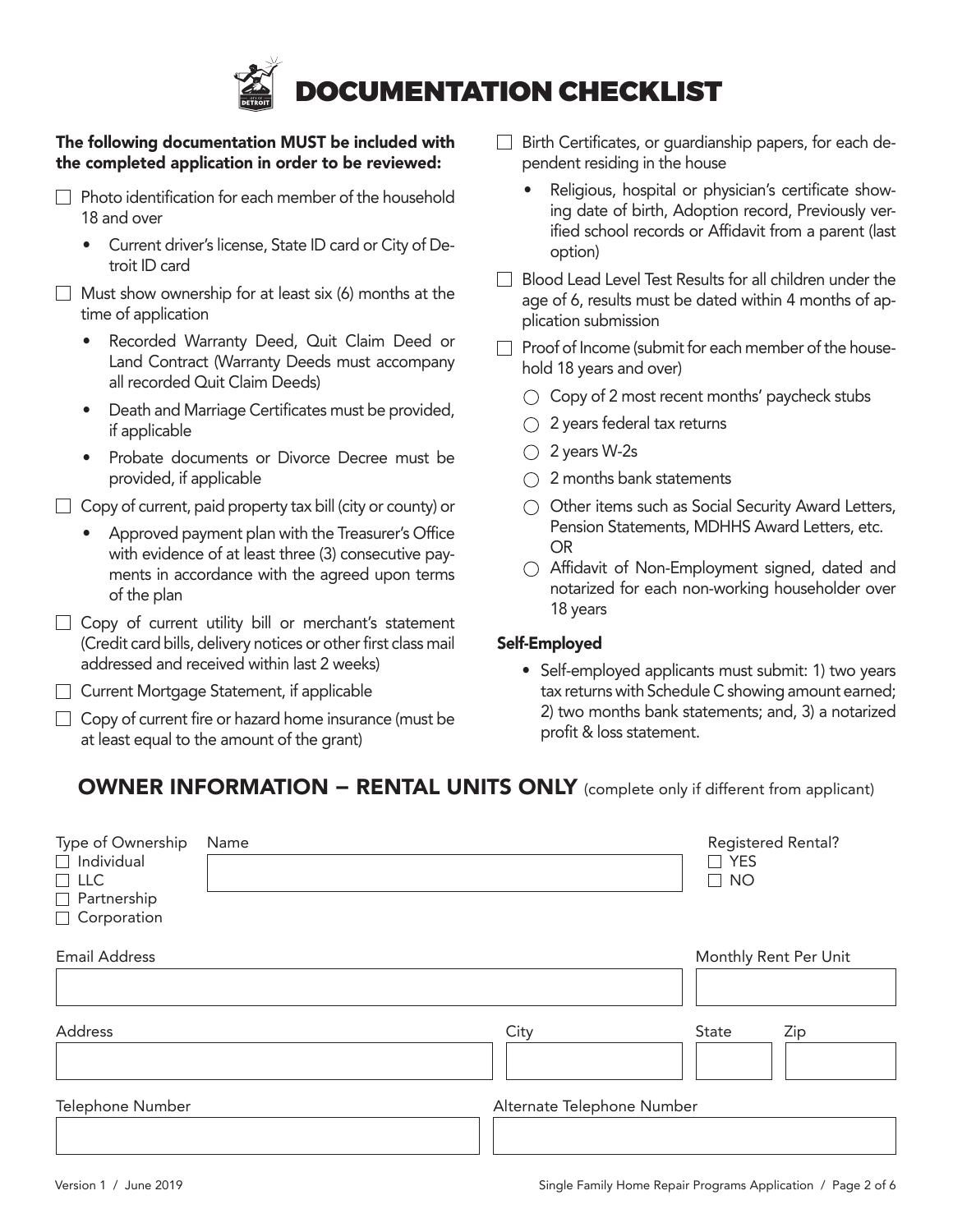

# ANNUAL GROSS HOUSEHOLD INCOME VERIFICATION CHECKLIST

Please complete for each household member 18 years of age and older. Please complete additional sheets as necessary to include all householders over 18.

Please indicate the total household gross monthly income from all sources (calculated below):

| <b>SOURCE OF INCOME</b>                                                                                                         |              | <b>Amount Received Monthly</b> |                     |                                             |                        |  |  |
|---------------------------------------------------------------------------------------------------------------------------------|--------------|--------------------------------|---------------------|---------------------------------------------|------------------------|--|--|
|                                                                                                                                 |              | <b>Applicant</b>               | <b>Co-Applicant</b> | Householder<br>Over 18<br>Name:____________ | Householder<br>Over 18 |  |  |
| Employment (Wages and Salary)                                                                                                   |              |                                |                     |                                             |                        |  |  |
| Self-Employment                                                                                                                 |              |                                |                     |                                             |                        |  |  |
| Worker's Compensation/Unemployment                                                                                              |              |                                |                     |                                             |                        |  |  |
| Veteran's Benefits                                                                                                              |              |                                |                     |                                             |                        |  |  |
| Disability or Death Benefits                                                                                                    |              |                                |                     |                                             |                        |  |  |
| Social Security or SSI Benefits                                                                                                 |              |                                |                     |                                             |                        |  |  |
| <b>Public Assistance</b>                                                                                                        |              |                                |                     |                                             |                        |  |  |
| Child Support and/or Alimony                                                                                                    |              |                                |                     |                                             |                        |  |  |
| Payments from Trusts, Annuities or Inheritance                                                                                  |              |                                |                     |                                             |                        |  |  |
| Retirement Accounts, Funds or Pensions                                                                                          |              |                                |                     |                                             |                        |  |  |
| Rental Income                                                                                                                   |              |                                |                     |                                             |                        |  |  |
| Savings Account or Checking Account                                                                                             |              |                                |                     |                                             |                        |  |  |
| Stocks/Bonds                                                                                                                    |              |                                |                     |                                             |                        |  |  |
| Other (Parents/Relatives, Education Grant or Scholarship,<br>Lottery Winnings, Inheritance, Insurance, Interest/Dividends etc.) |              |                                |                     |                                             |                        |  |  |
|                                                                                                                                 | <b>Total</b> | $\boldsymbol{\mathsf{S}}$      | \$                  | \$                                          | \$                     |  |  |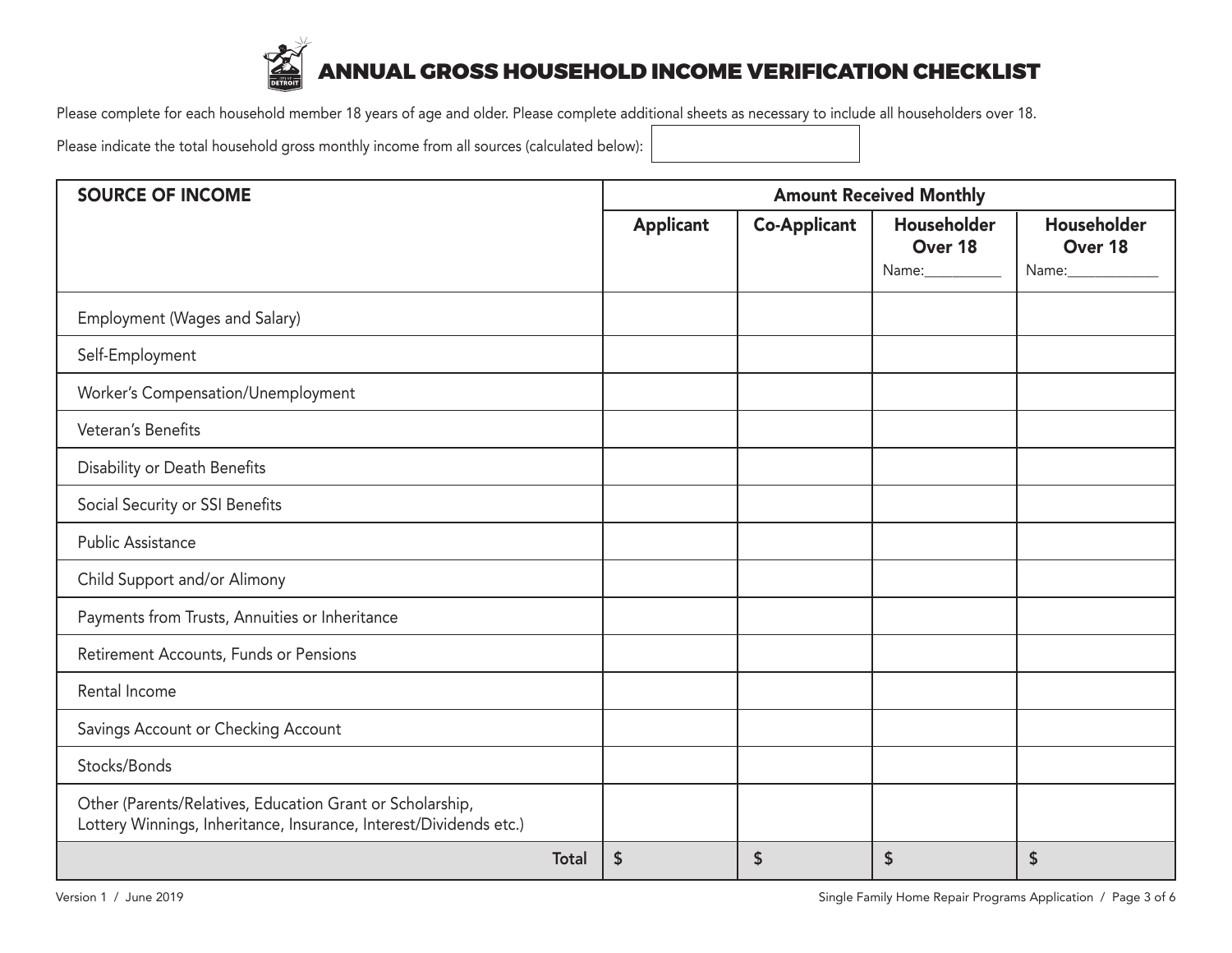

## HOUSEHOLD PROFILE

| Occupant Name<br>Date of | Relationship | Medicaid     | Is this | Optional            |                                    | Tested                                                                                                                  | Date of                        | Results        |                                  |
|--------------------------|--------------|--------------|---------|---------------------|------------------------------------|-------------------------------------------------------------------------------------------------------------------------|--------------------------------|----------------|----------------------------------|
|                          | Birth        | to Homeowner | Number  | person<br>pregnant? | Ethnicity:<br>Hispanic/<br>Latino? | Race:<br>A-Asian . B-Black<br>H-Hawaiian/Pacific<br>Islander • I-American<br>Indian/Alaskan Native<br>O-Other . W-White | for Lead                       | Test           | of Test<br>(Blood Lead<br>Level) |
|                          |              |              |         | Y<br>$\mathsf{N}$   | Y N                                | A B H I O W                                                                                                             | Y N                            |                |                                  |
|                          |              |              |         | Y<br>$\mathsf{N}$   | Y N                                | A B H I O W                                                                                                             | Y N                            |                |                                  |
|                          |              |              |         | Y.<br>${\sf N}$     | Y N                                | A B H I O W                                                                                                             | Y N                            |                |                                  |
|                          |              |              |         | Y<br>${\sf N}$      | Y N                                | A B H I O W                                                                                                             | Y N                            |                |                                  |
|                          |              |              |         | Y<br>${\sf N}$      | Y N                                | A B H I O W                                                                                                             | Y N                            |                |                                  |
|                          |              |              |         | Y<br>${\sf N}$      | Y N                                | A B H I O W                                                                                                             | Y N                            |                |                                  |
|                          |              |              |         | Y<br>$\mathsf{N}$   | Y N                                | A B H I O W                                                                                                             | Y N                            |                |                                  |
|                          |              |              |         | Y<br>${\sf N}$      | Y N                                | A B H I O W                                                                                                             | Y N                            |                |                                  |
| Visiting Child Name      |              |              |         |                     |                                    |                                                                                                                         | How long does the child visit? |                |                                  |
|                          |              |              |         |                     |                                    |                                                                                                                         | Hours/<br>day?                 | Days/<br>week? | Weeks/<br>year?                  |
|                          |              |              |         | Y<br>${\sf N}$      | Y N                                | A B H I O W                                                                                                             |                                |                |                                  |
|                          |              |              |         | Y<br>${\sf N}$      | Y N                                | A B H I O W                                                                                                             |                                |                |                                  |
|                          |              |              |         | Y<br>${\sf N}$      | Y N                                | A B H I O W                                                                                                             |                                |                |                                  |
|                          |              |              |         | Y<br>N              | Y N                                | A B H I O W                                                                                                             |                                |                |                                  |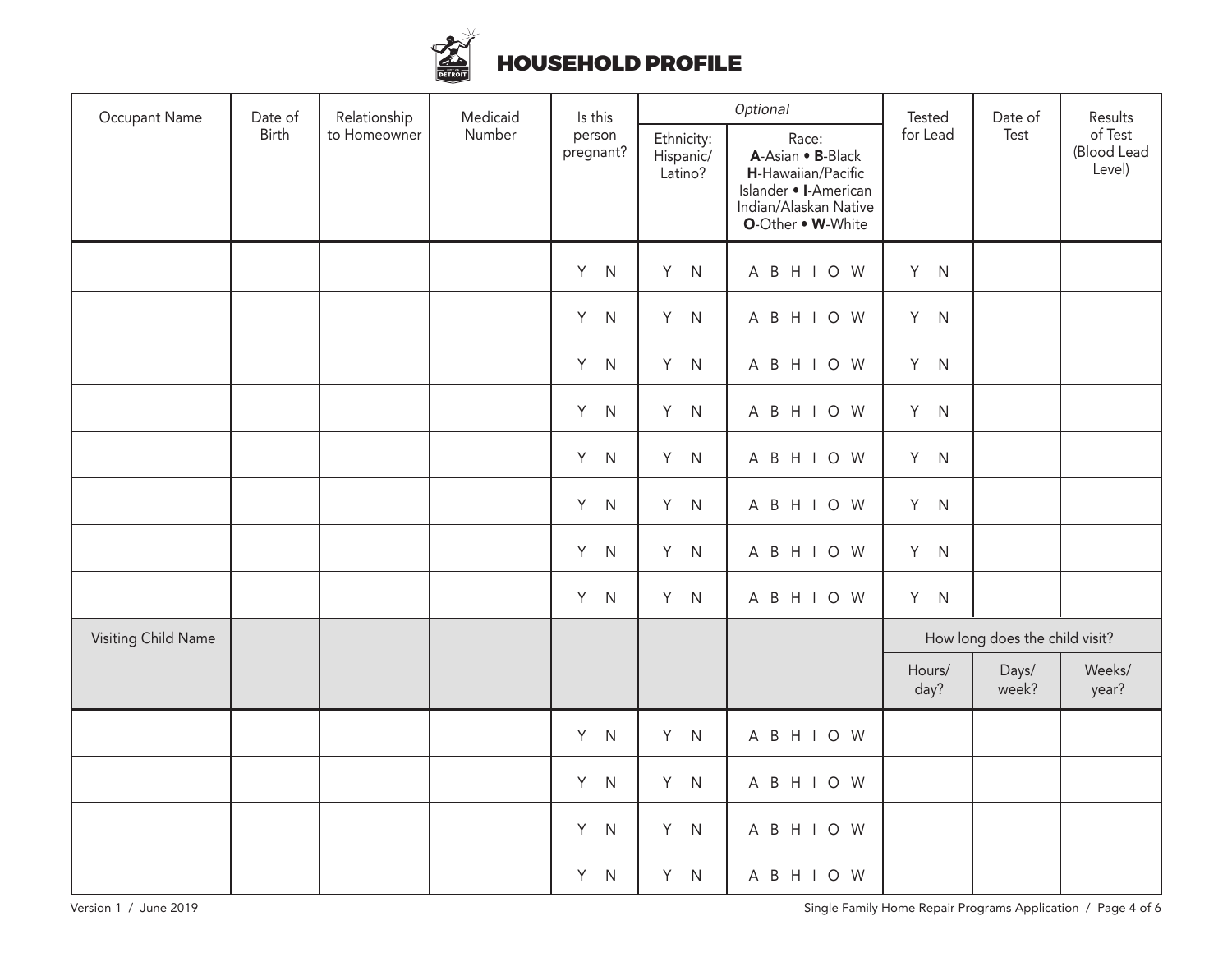

PROGRAM ACKNOWLEDGEMENTS

## Conflict of Interest

Are you or an immediate family member or a business associate now or any time in the past 12 months an employee, agent, consultant, elected or appointed official of the City of Detroit (CITY)?  $\Box$  YES  $\Box$  NO

## Authorization to Release Information

The Applicant(s) gives permission to the Intake Center to release the City of Detroit Single Family Home Repair Programs Application and supporting documentation to the CITY/LISC Detroit/Lender for the purposes of: 1) Obtaining a credit report in my name; 2) Verifying my income, asset and employment information; 3) Verifying any and all other information necessary to establish the Applicant(s) eligibility to receive assistance through the City of Detroit Single Family Home Repair Programs. The Applicant(s) understand that the information obtained will remain confidential and will be used solely for the purpose of determining eligibility to receive home repair assistance.

## Notice of Non-Discrimination

The CITY does not discriminate on the basis of race, color, creed, national origin, age, handicap, sex or sexual orientation, marital status and familial status. Complaints may be filed with the Detroit Civil Rights, Inclusion and Opportunity Department, 2 Woodward, Suite 1240, Detroit, Michigan 48226.

### Income and Credit Verification

The Applicant(s) authorizes the CITY/Lender to make inquiries to verify the accuracy of the statements made and to determine creditworthiness of the applicant. The Applicant(s) authorize the CITY/Lender to obtain a consumer credit report through a credit reporting company chosen by the CITY/Lender. The Applicant(s) understand and agree that the CITY/Lender intended to use this consumer credit reportfor purposes of evaluating my/our financial readiness to secure a 0% Interest Home Repair Loan. The Applicant(s) understand that this credit report will be retained on file at the CITY/Lender offices and that the information will not be disclosed to anyone without my prior written consent.

I understand that if any falsification on this form results in the amount of my grant being ruled as an ineligible cost by the U.S. Department of Housing and Urban Development, I agree to pay the CITY immediately upon demand, the amount of any such ineligible cost.

## Penalty for False or Fraudulent Statement

\_\_\_\_\_\_\_\_\_\_\_\_\_\_\_\_\_\_\_\_\_\_ \_\_\_\_\_\_\_\_\_\_\_\_\_\_\_\_\_\_

Date Date

U.S.C. Title 18, Sec. 1001, provides: "Whosever, in any matter within the jurisdiction of any department or agency of the United States knowingly and willfully falsifies or make any false, contain any false, fictitious or fraudulent statements or representation, makes or uses any false writing response or document knowing the same to contain any false, fictitious or fraudulent statement or entry, shall be fined not more than \$10,000 or imprisoned not more than five years, or both." The undersigned certifies under penalty of law that all statements made in this application form and supporting documents are true and accurate, correct and complete. If any of the information provided by the Applicant(s) is untrue, inaccurate or incomplete, regardless of when this is discovered by the CITY, the City may, in its sole discretion, immediately terminate the Applicant(s) participation in the City's Single Family Home Repair Programs without liability.

\_\_\_\_\_\_\_\_\_\_\_\_\_\_\_\_\_\_\_\_\_\_\_\_\_\_\_\_\_\_\_\_\_\_\_\_\_\_\_\_ \_\_\_\_\_\_\_\_\_\_\_\_\_\_\_\_\_\_\_\_\_\_\_\_\_\_\_\_\_\_\_\_\_\_\_\_\_\_\_

Applicant's Signature Co-Applicant's Signature